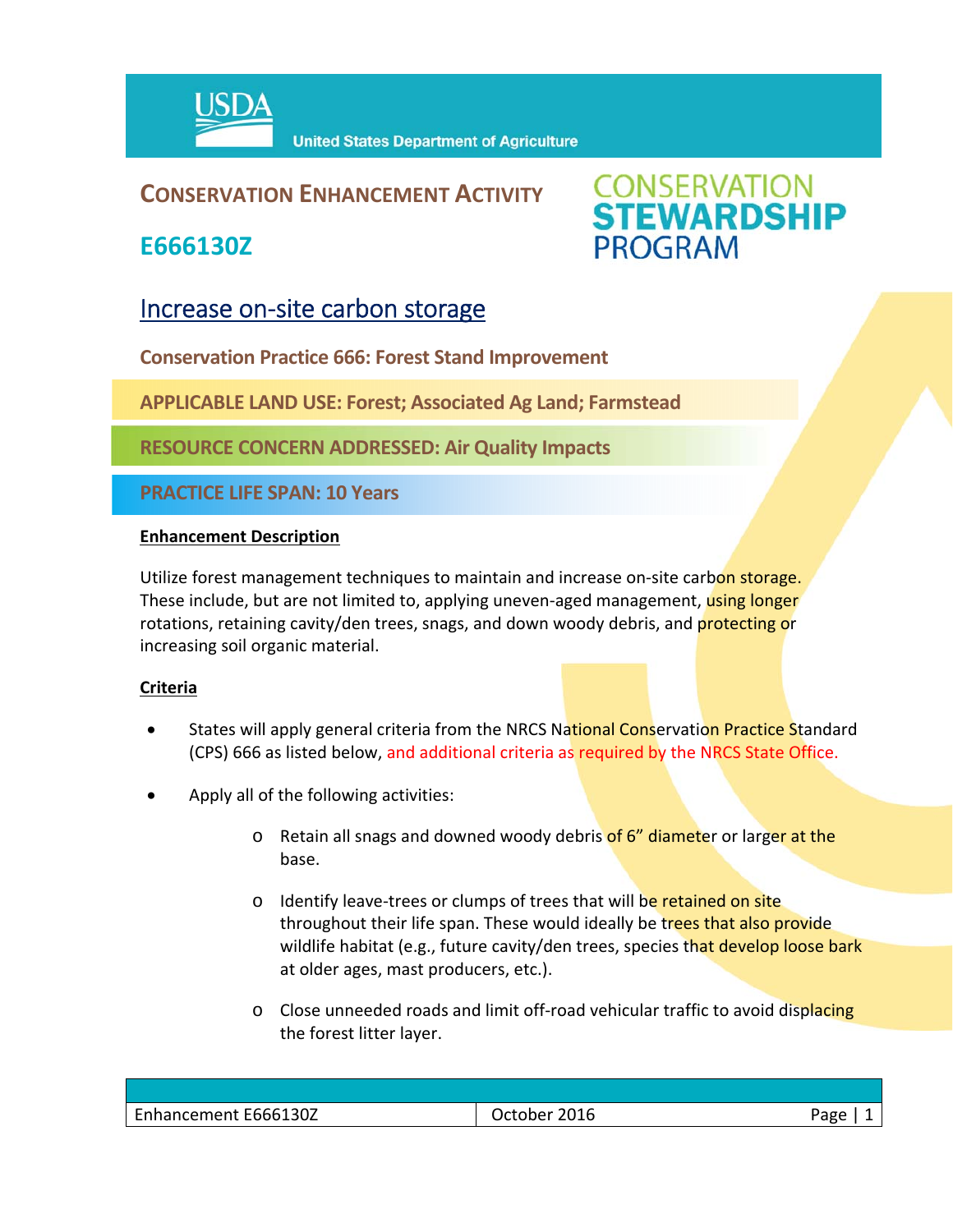

- Apply at least one activity from among the following as appropriate for the site:
	- o Transition from even‐aged to uneven‐ aged management.



- o Use regeneration methods (e.g., shelterwood, seed‐tree) that encourage retention of mature trees during the period when advanced regeneration develops.
- $\circ$  Adopt techniques for maintaining and/or improving soil quality, specifically retention of organic carbon.
- o Maintain canopy cover to shade the forest floor and avoid hastening decomposition.
- During forest management activities, apply the following criteria:
	- o Identify and retain preferred tree and understory species to achieve all planned purposes and landowner objectives.
	- $\circ$  Use available guidelines for species and species groups to determine spacing, density, size-class distribution, number of trees, and amount of understory species to be retained. Schedule treatments to maintain the stand in a fully stocked condition based on appropriate stocking guide.
	- o Describe the current and desired future condition of each stand that will be treated. Include the species, cover type, and size-class distribution. Stocking will be described in terms of crop trees per acre, basal area per acre, trees per acre, between-tree spacing, or by any other appropriate and professionally accepted density or stocking protocol.
	- o Implement forest stand improvement activities in ways that avoid or minimize soil erosion, compaction, rutting, and damage to remaining vegetation, and that maintain hydrologic conditions.
	- o The enhancement will comply with all applicable federal, state, and local laws and regulations, and with States' Forestry Best Management Practices for Water Quality.

| Enhancement E666130Z | 2016<br>October i | age |
|----------------------|-------------------|-----|